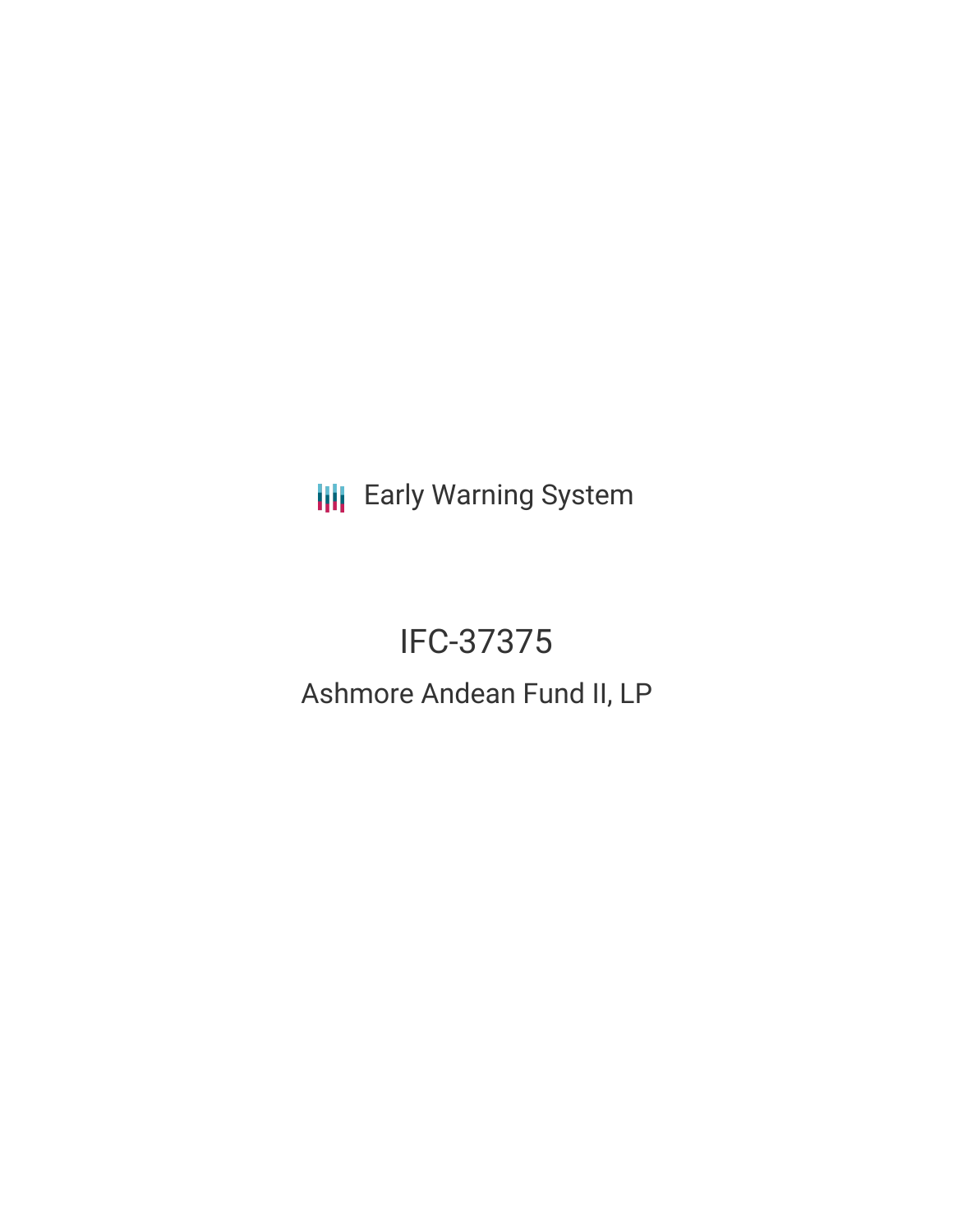

# **Quick Facts**

| <b>Countries</b>               | Colombia                                    |
|--------------------------------|---------------------------------------------|
| <b>Financial Institutions</b>  | International Finance Corporation (IFC)     |
| <b>Status</b>                  | Active                                      |
| <b>Bank Risk Rating</b>        | FI                                          |
| <b>Voting Date</b>             | 2016-01-06                                  |
| <b>Borrower</b>                | ASHMORE ANDEAN FUND II LP                   |
| <b>Sectors</b>                 | Finance, Industry and Trade, Infrastructure |
| <b>Investment Type(s)</b>      | Equity                                      |
| <b>Investment Amount (USD)</b> | $$25.00$ million                            |
| <b>Project Cost (USD)</b>      | \$25.00 million                             |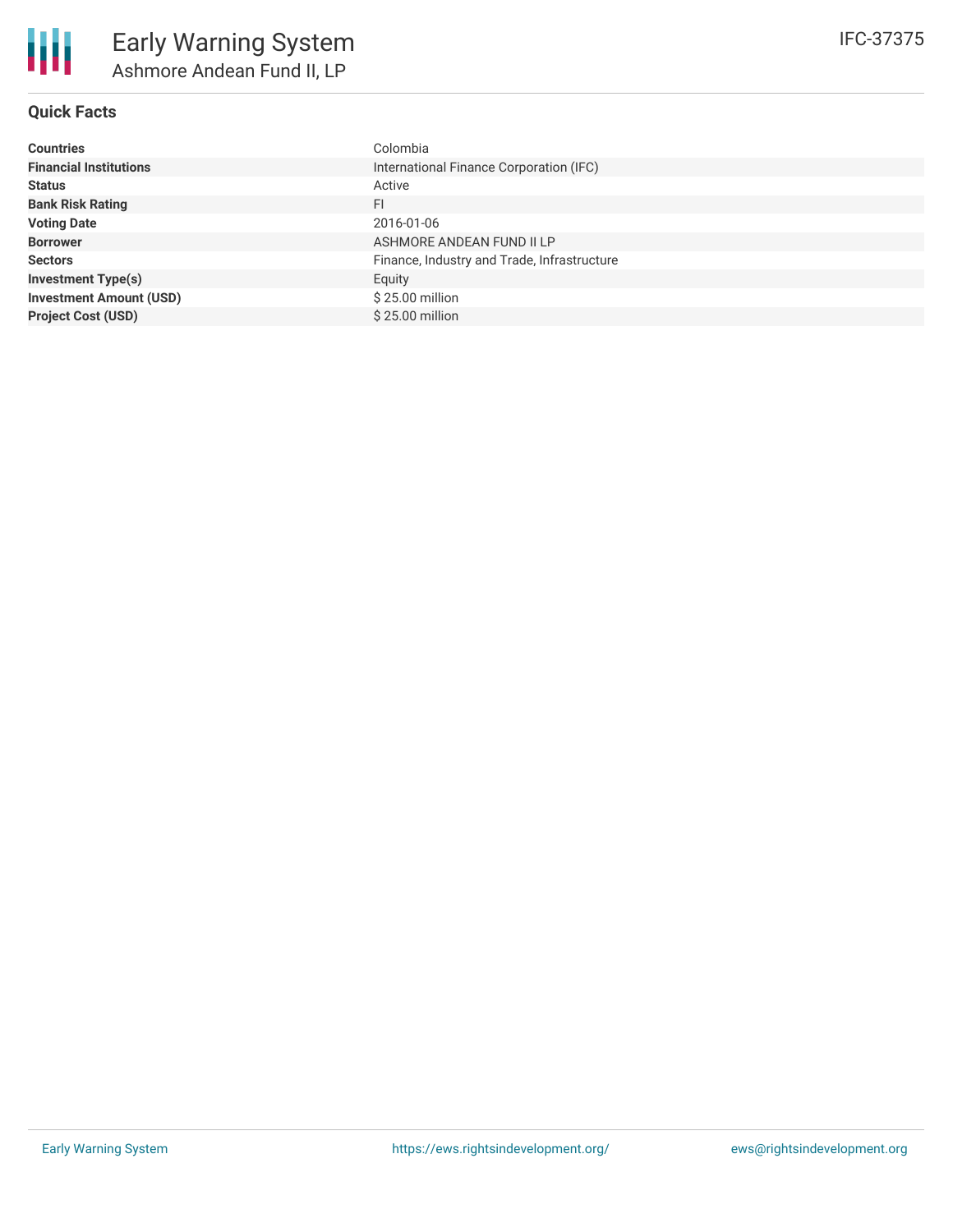

# **Project Description**

This project provides funds to Ashmore Andean Fund II, LP, a private equity fund. Ashmore will use the investment to finance loans and other investments to middle-market, infrastructure-related businesses. The businesses will be primarily in Colombia.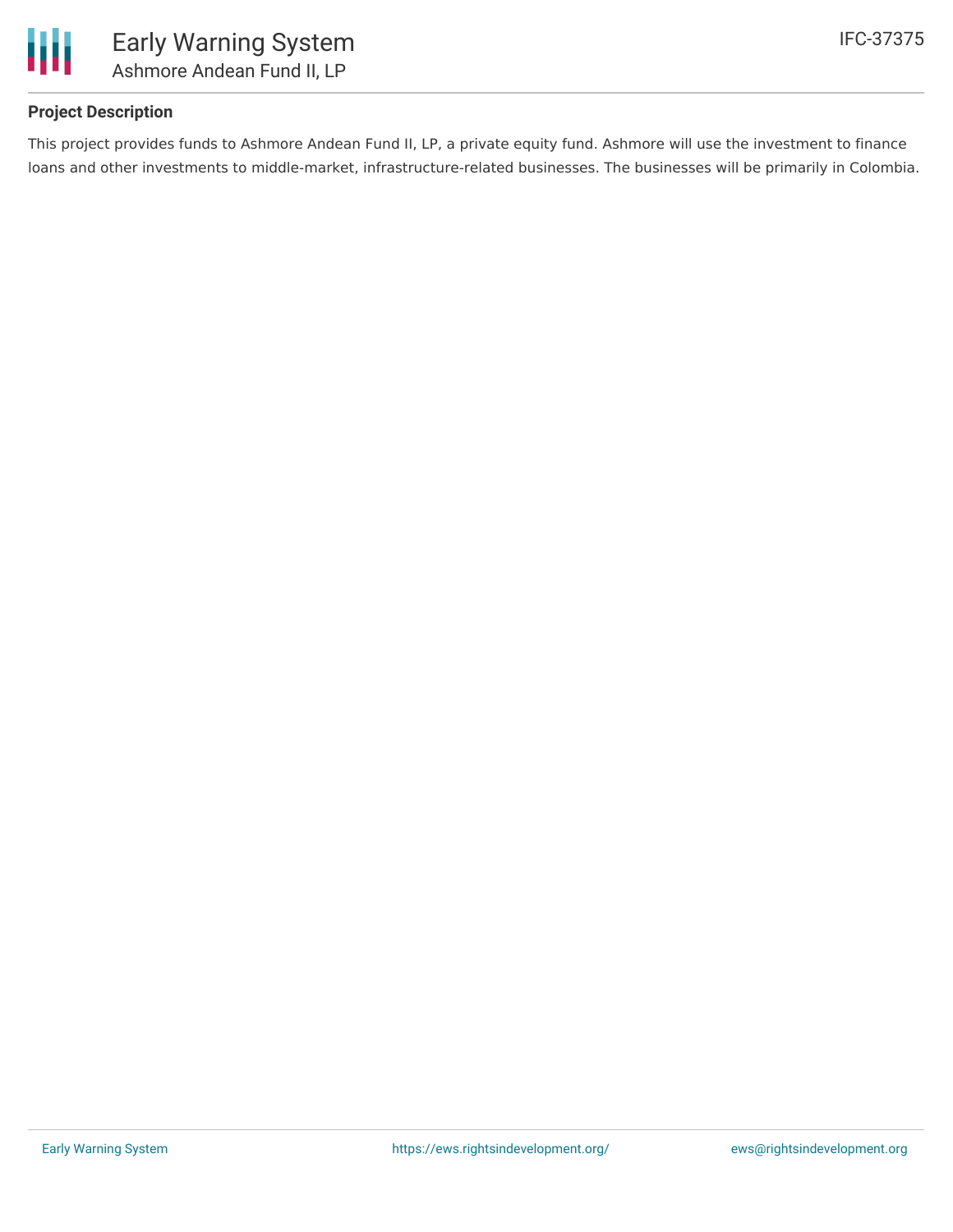

## **People Affected By This Project**

(i) Emerging market private equity industry development: Private equity remains an important source of capital and expertise, particularly for small- and mid-market businesses and projects that IFC cannot invest in directly. IFC continues to play an important role in catalyzing PE industries in its target markets by supporting early entrants into the space and by continuing to back those with sustainable and proven models. (ii) Economic development and job creation: The Fund will provide equity capital to help develop and grow businesses and projects in the region, which will help promote economic growth, regional and global competitiveness, sustainability, and job creation. (iii) Strengthening businesses: The Fund will strengthen businesses from a financial, operational, management, and ESG perspective, thereby helping to make local projects attractive to foreign investors/acquirers, and encouraging further private investment in the region.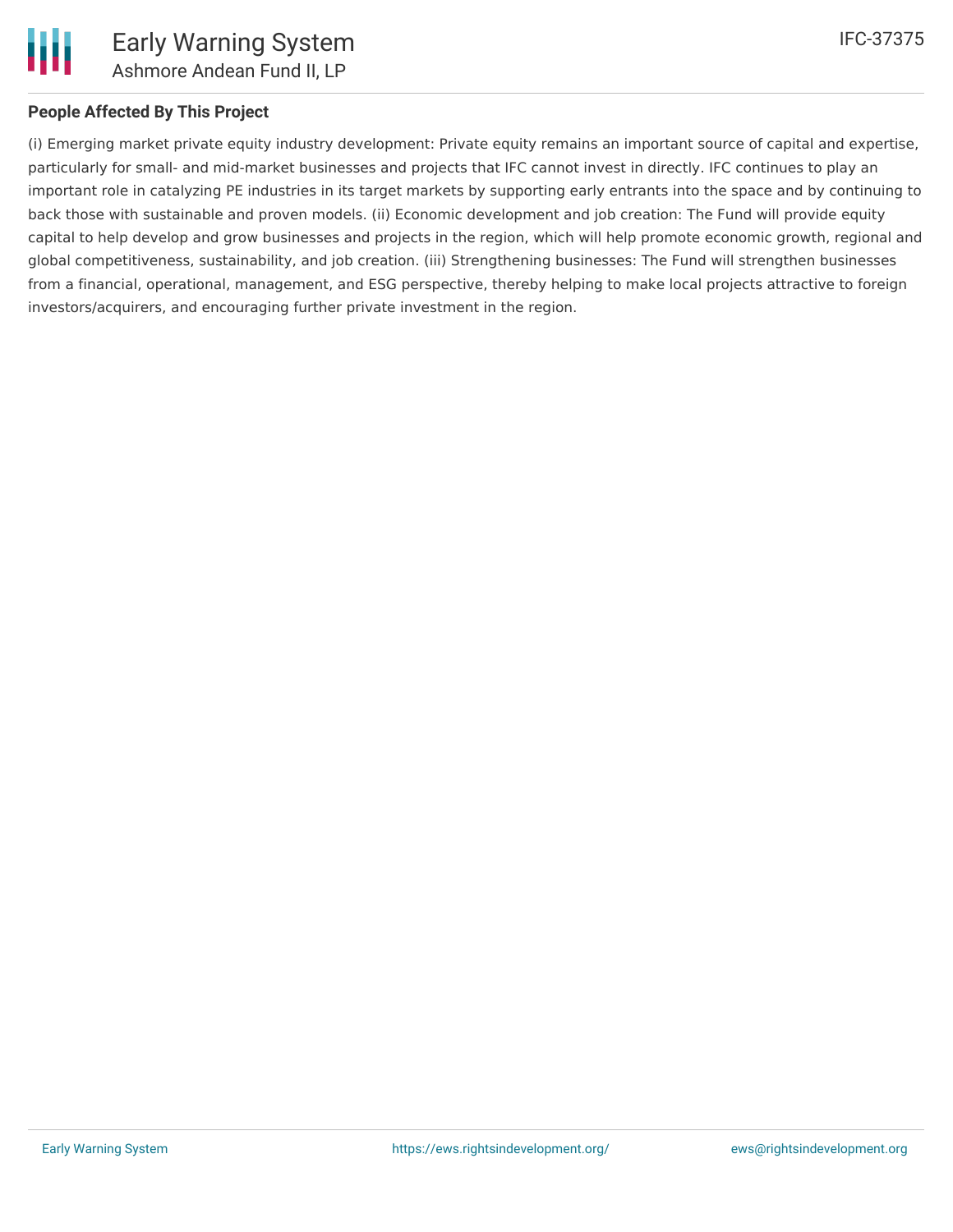#### **Investment Description**

• International Finance Corporation (IFC)

#### **Financial Intermediary**

Financial Intermediary: A commercial bank or financial institution that receives funds from a development bank. A financial intermediary then lends these funds to their clients (private actors) in the form of loans, bonds, guarantees and equity shares. Financial intermediaries include insurance, pension and equity funds. The direct financial relationship is between the development bank and the financial intermediary.

Ashmore [Management](file:///actor/996/) Company Colombia SAS (Financial Intermediary)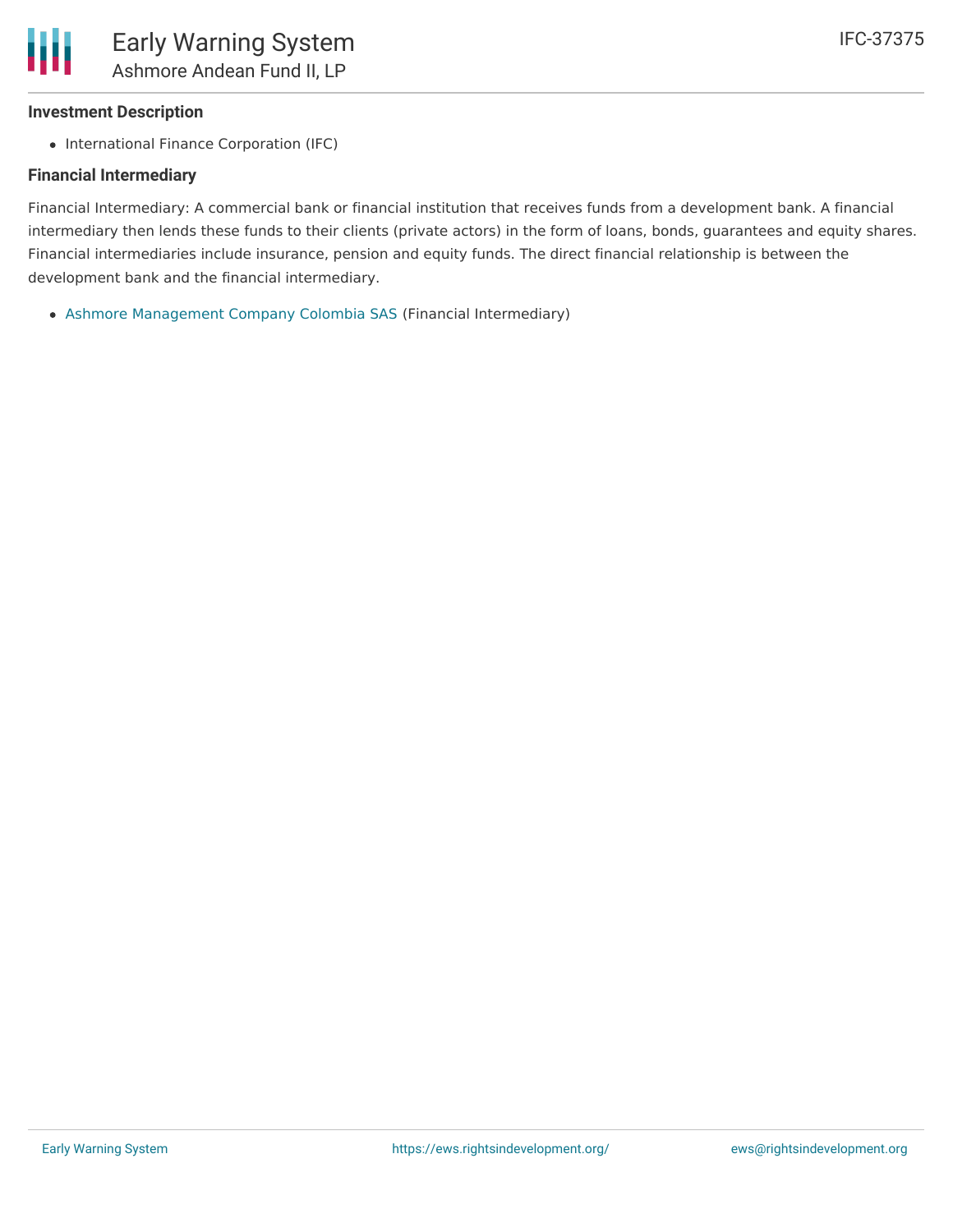

# **Private Actors Description**

The Fund will be managed by Ashmore Management Company (Colombia) S.A.S. ("Ashmore Colombia"), a Bogotá, Colombiabased fund manager that is a joint venture between Ashmore Group, a UK-based asset management company, and Inverlink, a leading Colombian investment bank. The Ashmore Colombia team is led by Camilo Villaveces, Roberto Perez, and Juan Pablo Fonseca.